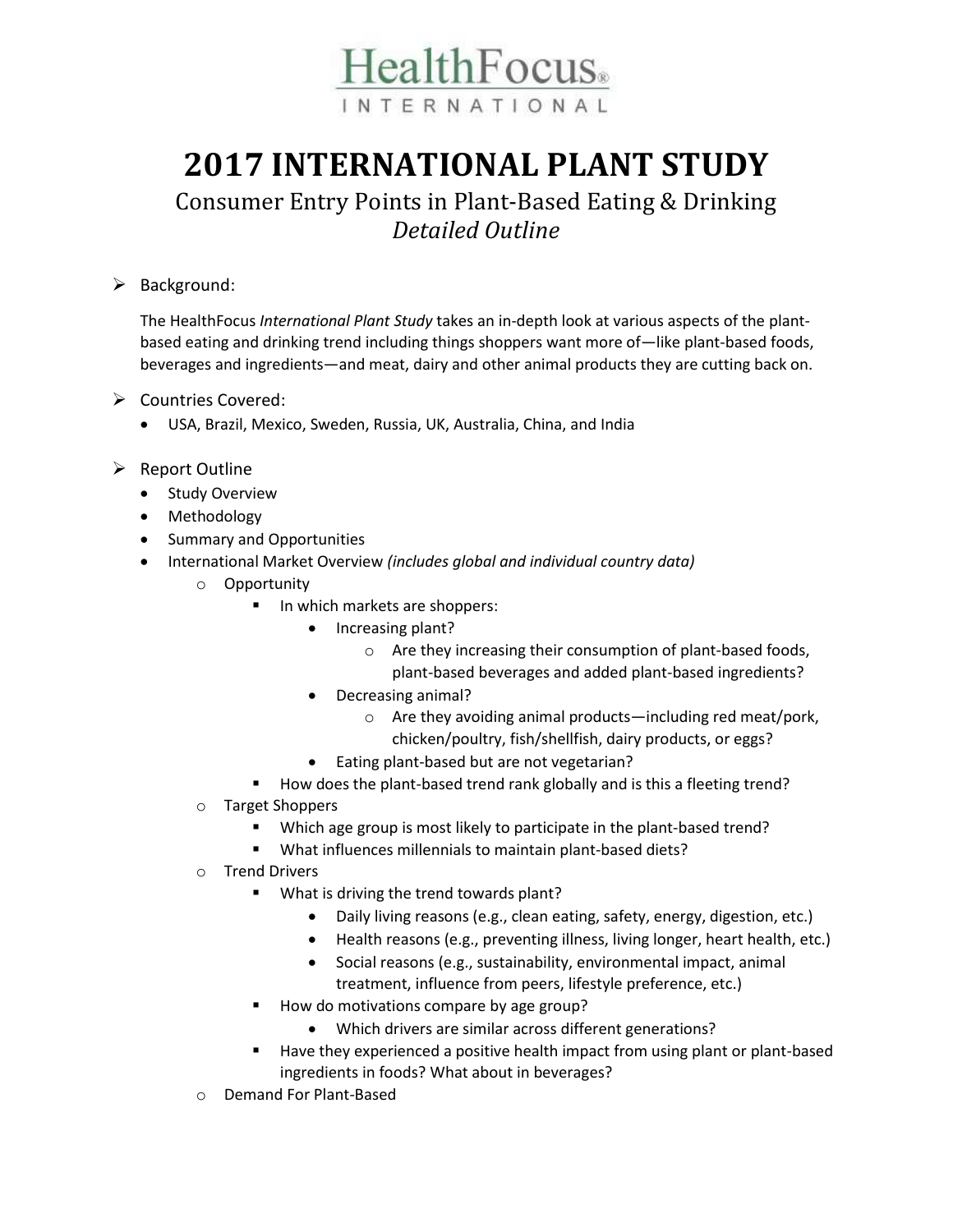INTERNATIONAL

**HealthFocus**.

- Which types of added plant products are most in demand (e.g., foods, beverages, snacks, or supplements)?
- Plant-based vs. animal
	- Do shoppers think plant-based foods/beverages are healthier, safer, better for the environment, more nutritious, fresher, better quality, or better tasting than animal-based foods/beverages?
	- How important is it that their food choices include plant-based ingredients? How important is it that their food choices don't include animal-based ingredients? What about their beverage choices?
- Attitudes & actions:
	- Do they want to include more plant-based foods in their diet? What about plant-based beverages?
	- Are plant-based foods/beverages worth paying more for?
	- Does including more plant in their diet make them feel healthier?
	- Do they think plant-based ingredients are fun and interesting?
	- How often do they choose for added plant-based ingredients in: foods, beverages, and supplements?
	- How often do they choose non-dairy based beverages like almond or soy milk instead of dairy milk?
- Availability
	- How easy is it for shoppers to access ready-made, fresh, plant-based meals? Is there a demand for these types of meals?
	- Who does not have access to fresh fruits and vegetables?
- **Information sources** 
	- Where do they receive the most useful information about plant-based diets (e.g., food labels, friends, internet, retailers, etc.)?
- Plant-based snacking
- Plant-based supplements
- o Changes in Use
	- Plant addition, not replacement
		- Plant as an addition: Have they added plant-based foods ON TOP of other foods they are eating? What about in beverages?
		- Plant as a replacement: Have they replaced other foods with plantbased foods? What about in beverages?
	- Reducing animal and increasing plant
		- In which markets are more shoppers increasing their use?
		- How long have they been increasing plant?
		- How long have they been decreasing animal?
		- Importance of maintaining taste
- o Barriers
	- What prevents people from buying more plant-based products (e.g., taste, availability, price, changing habits, convenience, concerns about nutritional sufficiency, etc.)?